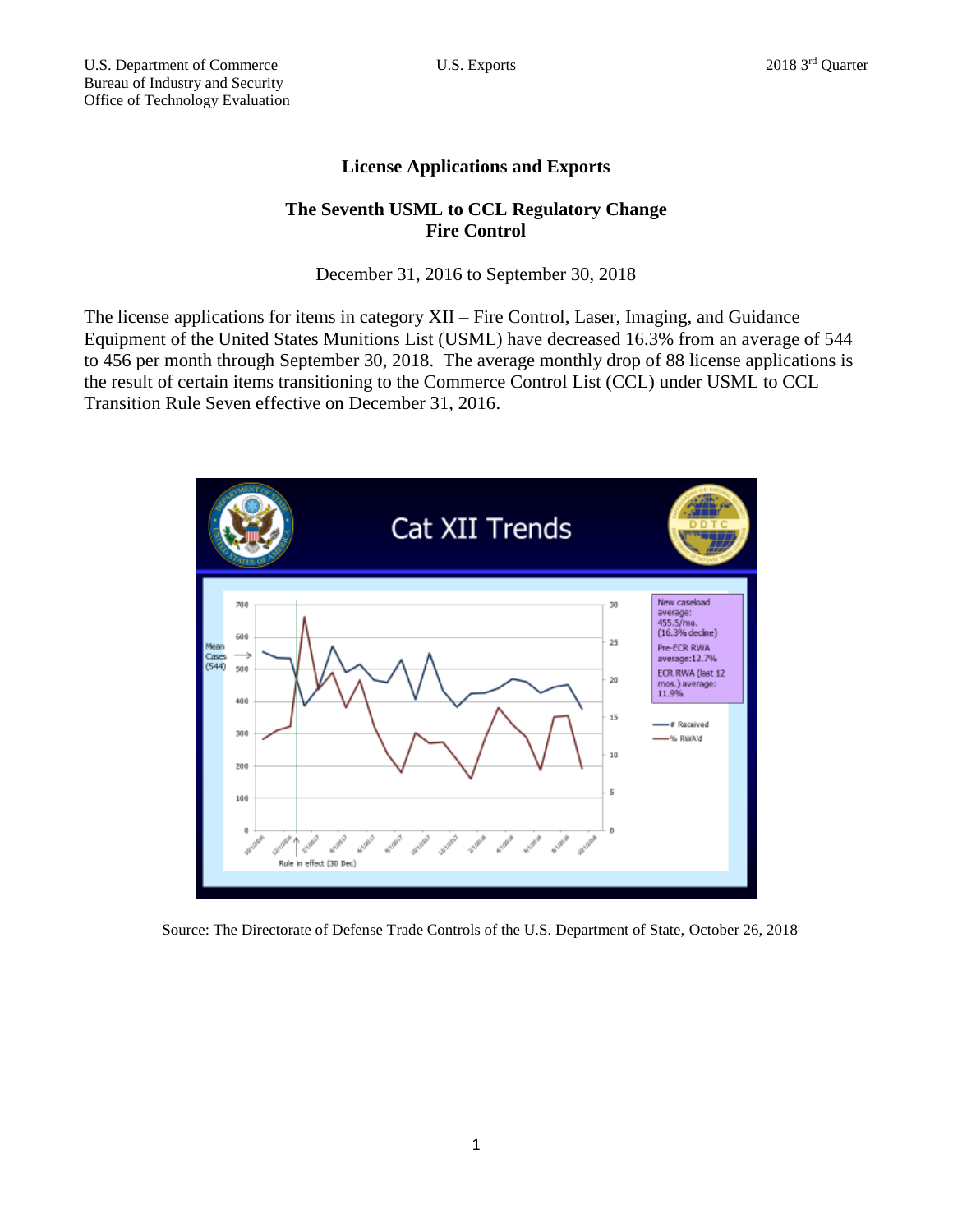Since the seventh USML to CCL regulatory change became effective on December 31, 2016, the average number of BIS license applications for the four 600-Series items created by this rule is 59 per month through September 30, 2018. The approval rate is 89.8%.



BIS License Applications for the Seventh USML to CCL Regulatory Change December 31, 2016 to September 30, 2018

Source: Commerce U.S. Exports Exporter Support System, October 3, 2018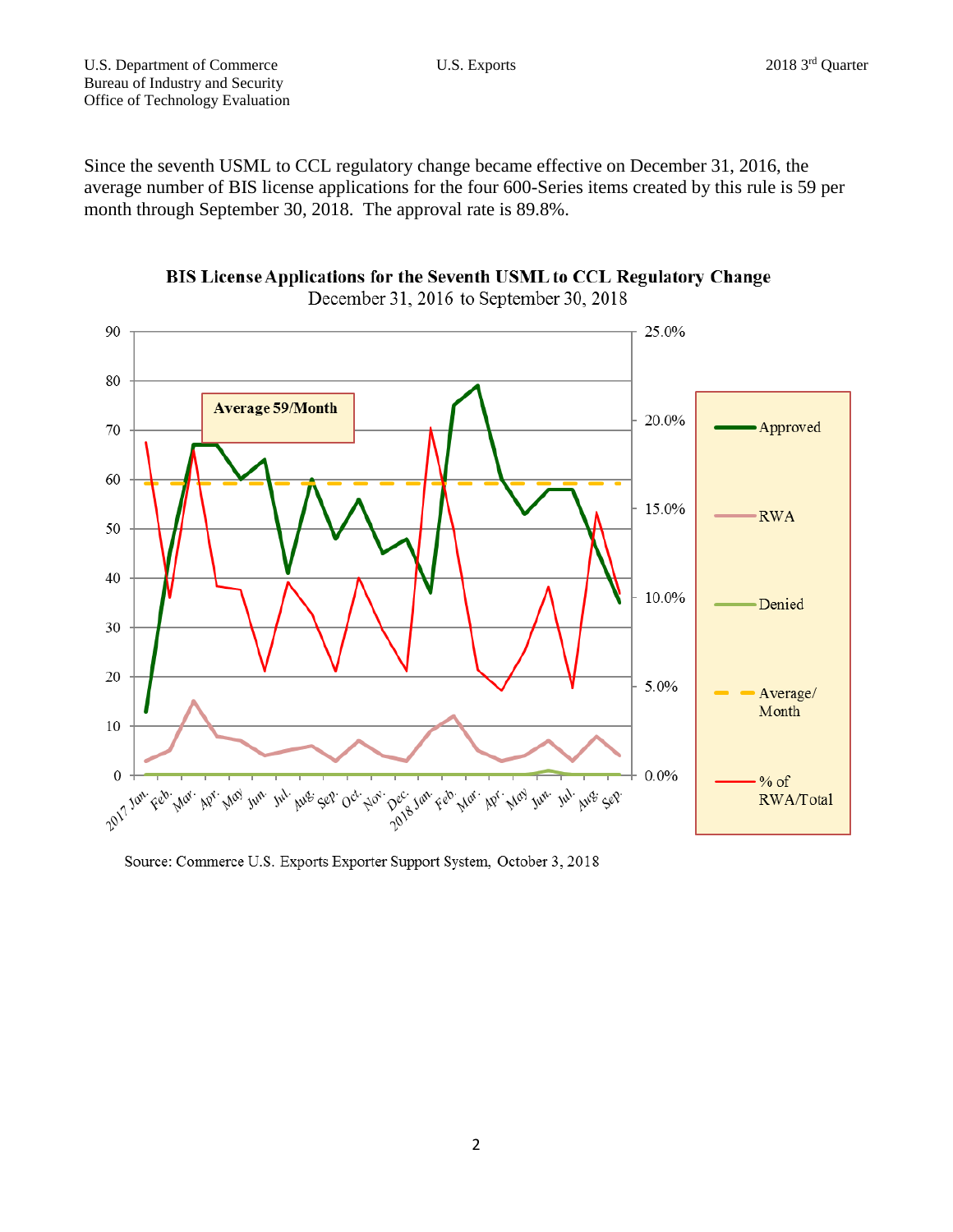From the effective date of December 31, 2016 to September 30, 2018, U.S. exports of items in the Seventh USML to CCL regulatory change – Fire Control/sensors and night vision items (7x611) under BIS jurisdiction totaled 3,360 shipments for \$154.0 million.



| The Seventh USML to CCL Regulatory Change - Fire Control            |
|---------------------------------------------------------------------|
| Top 10 Destinations of U.S. Exports under BIS Jurisdiction by Value |

| December 31, 2016 to September 30, 2018           |                       |                       |                        |                  |  |
|---------------------------------------------------|-----------------------|-----------------------|------------------------|------------------|--|
|                                                   |                       | % of Total            | Value                  |                  |  |
| Country                                           | <b>Shipment Count</b> | <b>Shipment Count</b> | <i><b>Smillion</b></i> | % of Total Value |  |
| Japan                                             | 200                   | 6.0%                  | \$42.0                 | 27.3%            |  |
| United Kingdom                                    | 682                   | 20.3%                 | \$18.7                 | 12.1%            |  |
| South Korea                                       | 300                   | 8.9%                  | \$11.2                 | 7.3%             |  |
| France                                            | 108                   | 3.2%                  | \$7.4                  | 4.8%             |  |
| <b>United Arab Emirates</b>                       | 123                   | 3.7%                  | \$7.3                  | 4.8%             |  |
| Canada                                            | 312                   | 9.3%                  | \$6.6                  | 4.3%             |  |
| Australia                                         | 155                   | 4.6%                  | \$5.9                  | 3.8%             |  |
| Saudi Arabia                                      | 80                    | 2.4%                  | \$5.4                  | 3.5%             |  |
| <b>Israel</b>                                     | 118                   | 3.5%                  | \$5.0                  | 3.2%             |  |
| Germany                                           | 152                   | 4.5%                  | \$4.5                  | 2.9%             |  |
| Top 10 Total/                                     |                       |                       |                        |                  |  |
| <b>Grand Total</b>                                | 2,230                 | 66.4%                 | \$113.9                | 74.0%            |  |
| <b>Grand Total</b>                                | 3,360                 |                       | \$154.0                |                  |  |
| Source: Automated Export System, November 9, 2018 |                       |                       |                        |                  |  |